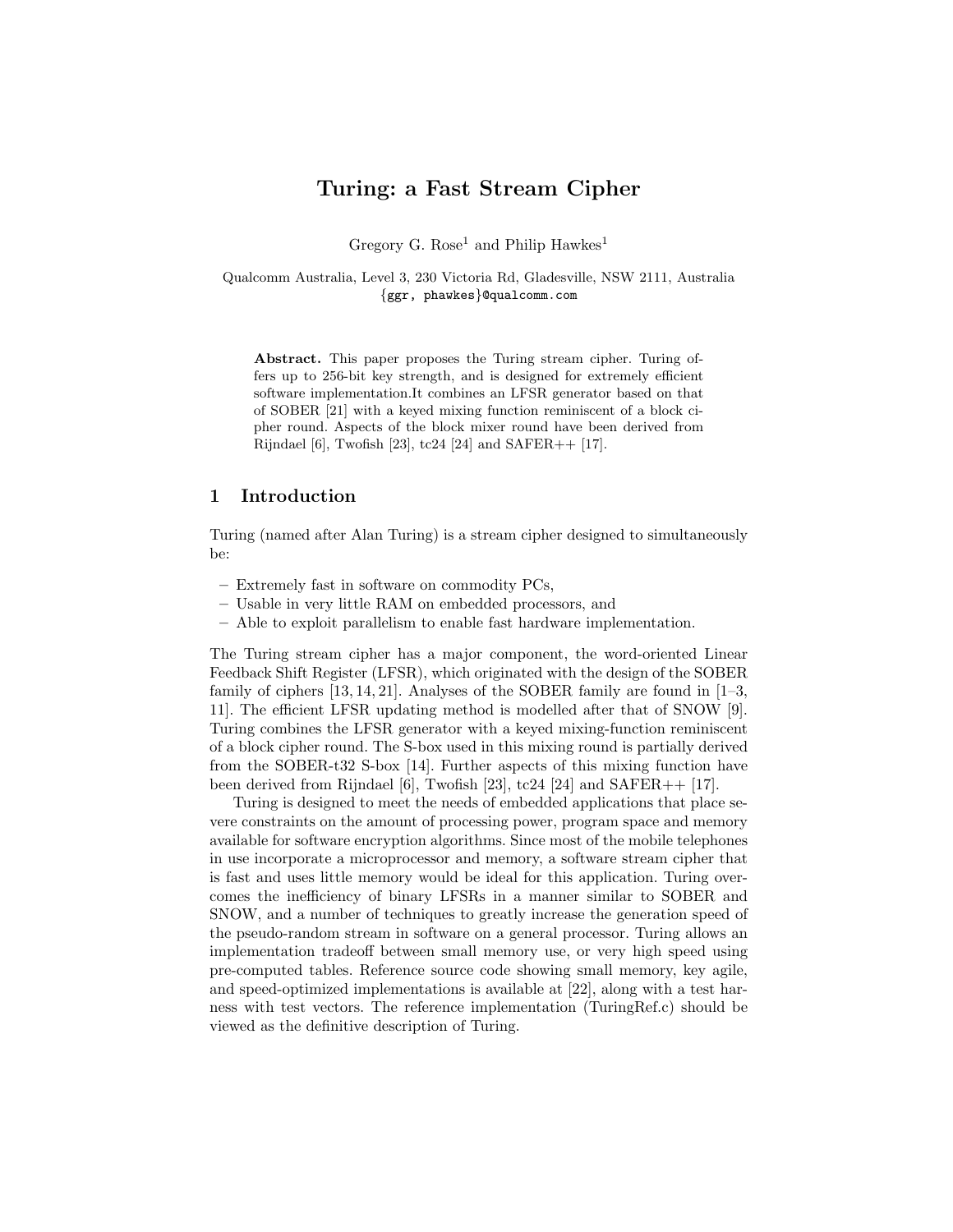

Fig. 1. Block diagram for Turing

Turing has four components: key loading, Initialisation vector (IV) loading, an LFSR, and a keyed non-linear filter (NLF). The key loading initializes the keyed S-boxes, and the IV loading initializes the LFSR. The LFSR and NLF then generate key stream in 160-bit blocks (see Figure 1). Five 32-bit words selected from the LFSR are first mixed, then passed through a highly-nonlinear, keydependent S-box transformation, and mixed again. The resulting 5-word nonlinear block is combined with 5 new LFSR words to create 160 bits of keystream. The final addition of 5 LFSR words (called whitening) provides the output with good statistical properties, while the nonlinear block hides the linear properties of the LFSR. For each 160-bit block of key stream, the LFSR state is updated 5 times.

The paper is set out as follows. First, the LFSR is defined in Section 2. Section 3 describes the NLF and explains how the overall structure of Turing operates. The key and initialization vector loading is described in Section 4. Section 5 discusses performance, and Section 6 analyses security and possible attacks.

Turing uses "big-endian" byte ordering, in which the most significant byte of a multi-byte quantity appears first in memory. For example, a 32-bit word A has bytes indexed as  $(A_0, A_1, A_2, A_3)$  where  $A_0$  is the most significant byte.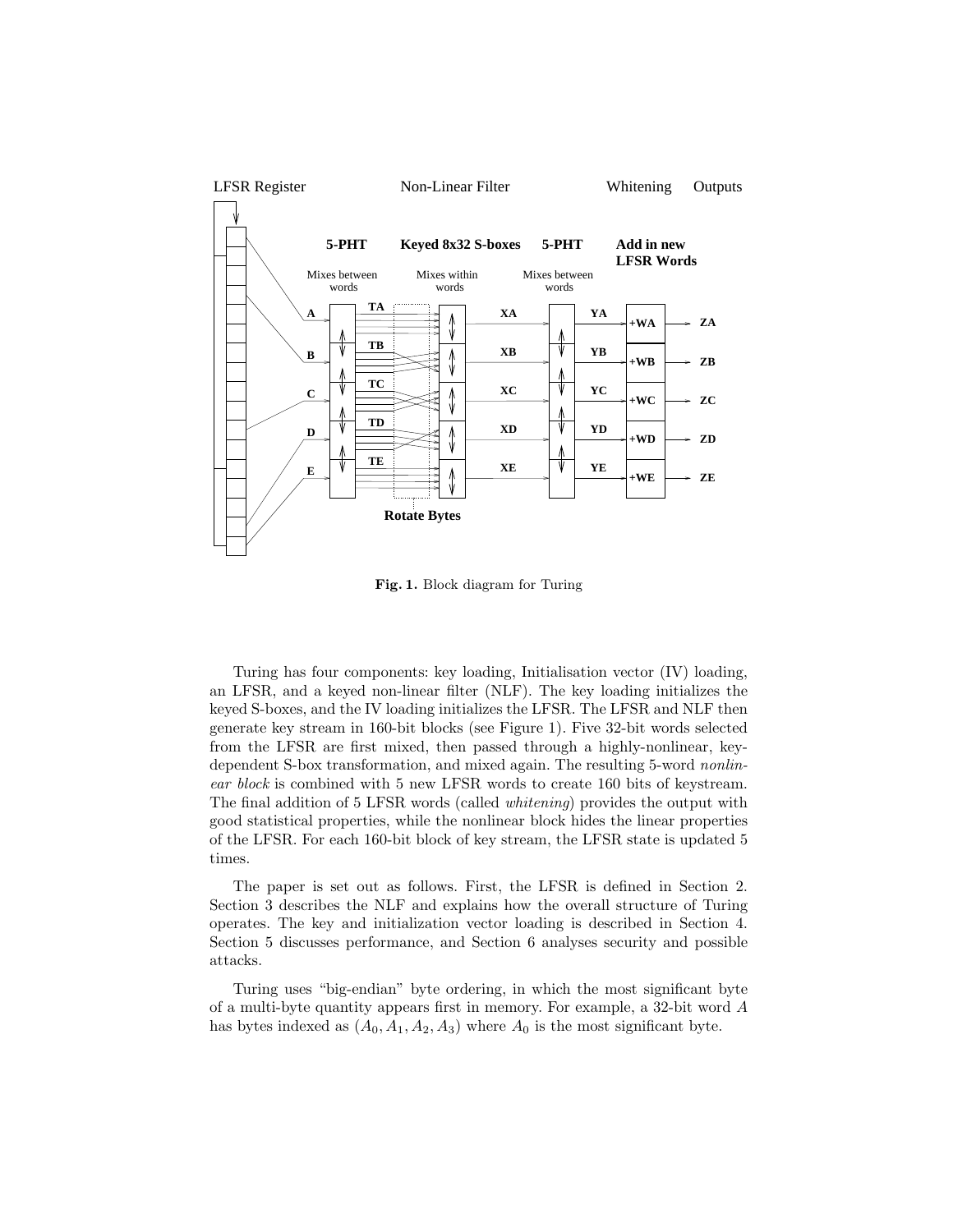# 2 LFSR of Turing

Binary Linear Feedback Shift Registers can be extremely inefficient in software on general-purpose microprocessors. LFSRs can operate over any finite field, so an LFSR can be made more efficient in software by utilizing a finite field more suited to the processor. Particularly good choices for such a field are the Galois Field with  $2^w$  elements  $(GF(2^w))$ , where w is related to the size of items in the underlying processor, usually bytes or 32-bit words. The elements of this field and the coefficients of the recurrence relation occupy exactly one unit of storage and can be efficiently manipulated in software.

The standard representation of an element A in the field  $GF(2^w)$  is a wbit word with bits  $(a_{w-1}, a_{w-2}, \ldots, a_1, a_0)$ , which represents the polynomial  $a_{w-1}z^{w-1}$  + ... +  $a_1z$  +  $a_0$ . Elements can be added and multiplied: addition of elements in the field is equivalent to XOR. To multiply two elements of the field we multiply the corresponding polynomials modulo 2, and then reduce the resulting polynomial modulo a chosen irreducible polynomial of degree  $w$ .

It is also possible to represent  $GF(2^w)$  using a subfield. For example, rather than representing elements of  $GF(2^w)$  as degree-31 polynomials over  $GF(2)$ , Turing uses 8-bit bytes to represent elements of a subfield  $GF(2^8)$ , and 32-bit words to represent degree-3 polynomials over  $GF(2^8)$ . This is isomorphic to the standard representation, but not identical. The subfield  $B = GF(2^8)$  of bytes is represented in Turing modulo the irreducible polynomial  $z^8 + z^6 + z^3 + z^2 + 1$ . Bytes represent degree-7 polynomials over  $GF(2)$ ; the constant  $\beta_0 = 0 \times 67$  below represents the polynomial  $z^6 + z^5 + z^2 + z + 1$  for example. The Galois finite field  $W = B^4 = GF((2^8)^4)$  of words can now be represented using degree-3 polynomials where the coefficients are bytes (subfield elements of B). For example, the word  $0xD02B4367$  represents the polynomial  $0xD0y^3 + 0x2By^2 +$  $0x43y + 0x67$ . The field W can be represented by an irreducible polynomial  $y^4 + \beta_3 y^3 + \beta_2 y^2 + \beta_1 y + \beta_0$ . The specific coefficients  $\beta_i$  used in Turing are best given after describing Turing's LFSR.

An LFSR of order k over the field  $GF(2<sup>w</sup>)$  generates a stream of w-bit LFSR *words*  $\{S[i]\}\$  using a *register* of k memory elements  $(R[0], R[1], \ldots, R[k-1])$ . The register stores the values of  $k$  successive LFSR words so after  $i$  clocks the register stores the values of  $(S[i], S[i+1], ..., S[i+k-1])$ . At each clock, the LFSR computes the next LFSR word  $S[i + k]$  in the sequence using a  $GF(2<sup>w</sup>)$ recurrence relation

$$
S[i+k] = \alpha_0 S[i] + \alpha_1 S[i+1] + \cdots + \alpha_{k-1} S[i+k-1], \qquad (1)
$$

and updates the register (here new contains the value of  $S[i + k]$ ):

$$
R[0] = R[1]; R[1] = R[2]; \ldots; R[15] = R[16]; R[16] = new;
$$

The register now contains  $(S[(i + 1)], S[(i + 1) + 1], ..., S[(i + 1) + k - 1])$ . The linear recurrence (1) is commonly represented by the characteristic polynomial  $p(X) = X^k - \sum_{j=0}^{k-1} \alpha_j X^j.$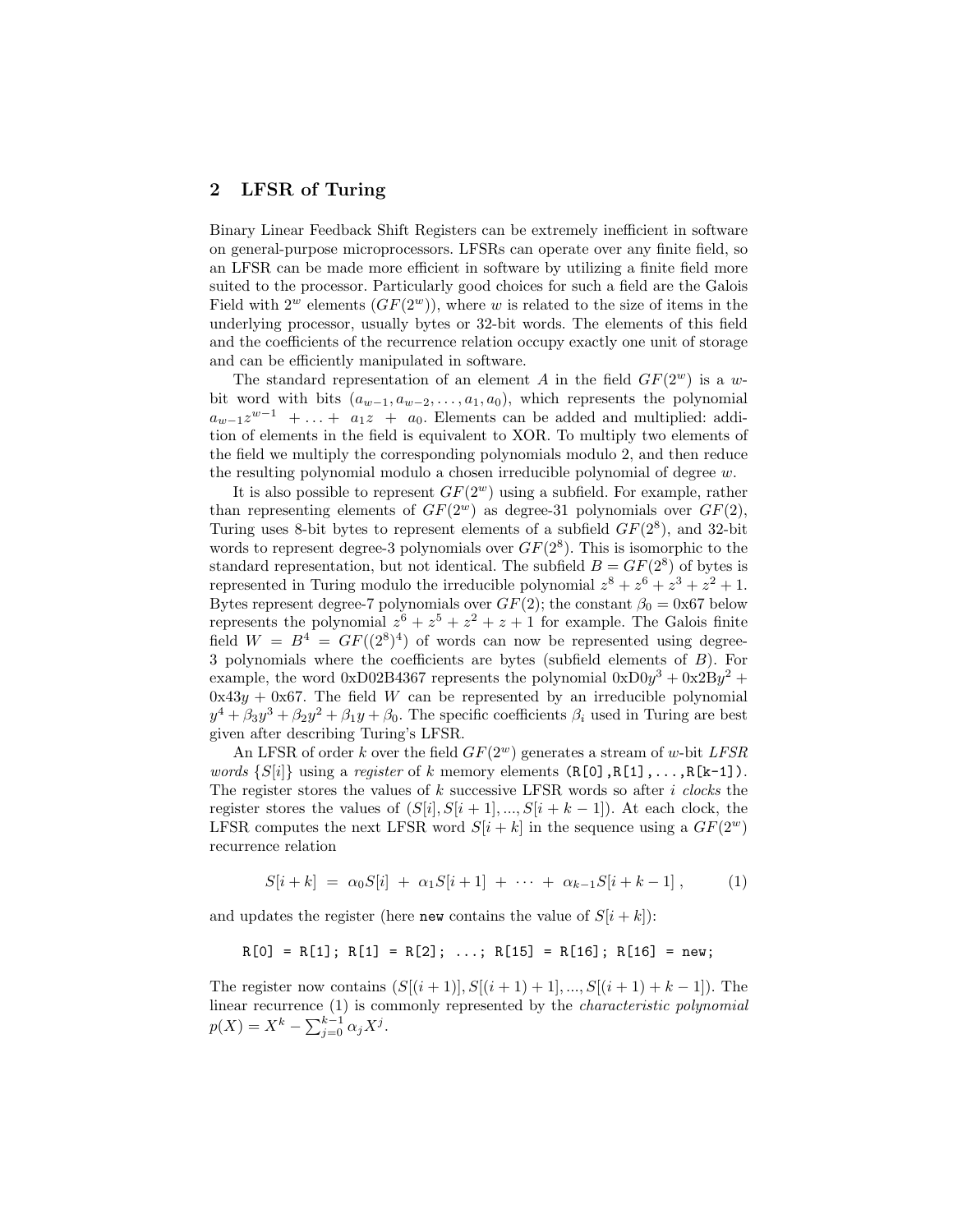In the case of Turing, the LFSR consists of  $k = 17$  words of state information with  $w = 32$ -bit words. The LFSR was developed in three steps. First, the characteristic polynomial of the Turing LFSR was chosen to be of the form  $p(X) = X^{17} + X^{15} + X^4 + \alpha$ , over  $GF(2^{32})$ . The exponents  $\{17, 15, 4, 0\}$ were chosen because they provide good security; the use of exponents dates back to the design of SOBER-t16 and SOBER-t32 [13]. Next, the coefficient  $\alpha = 0 \times 0.00000100 \equiv 0 \times 00 \cdot y^3 + 0 \times 00 \cdot y^2 + 0 \times 01 \cdot y + 0 \times 00 = y$ , was chosen because it allows an efficient software implementation: multiplication by  $\alpha$  consists of shifting the word left by 8 bits, and adding (XOR) a pre-computed constant from a table indexed by the most significant 8 bits, as in SNOW. A portion of this table Multab for Turing is shown in Appendix A. In C code, the new word to be inserted in the LFSR is calculated:

new = R[15]  $\hat{R}[4]$   $\hat{R}[0]$  << 8)  $\hat{N}[0]$  R[0] >> 24];

where  $\hat{\ }$  is the XOR operation;  $\langle \hat{\ }$  is the left shift operation; and  $\rangle$  is the right shift operation. Finally, the irreducible polynomial representing the Galois field W was chosen to be  $y^4 + 0xD0 \cdot y^3 + 0x2B \cdot y^2 + 0x43 \cdot y + 0x67$ , since it satisfies the following constraints:

- The LFSR must have maximum length period. The period has a maximum length  $(2^{544} - 1)$  when the field representations make  $p(X)$  a primitive polynomial of degree 17 in the field W.
- Half of the coefficients of bit-wise recurrence must be 1. The Turing LFSR is mathematically equivalent to 32 parallel bit-wide LFSRs over  $GF(2)$ : each of length equivalent to the total state  $17 \times 32 = 544$ ; each with the same recurrence relation; but different initial state [15]. Appendix D shows the polynomial  $p_1(x)$ , corresponding to the binary recurrence for the Turing LFSR. Requiring half of the coefficients to be 1 is ideal for maximum diffusion and strength against cryptanalysis.

The key stream is generated as follows (see Figure 1). First, the LFSR is clocked. Then the 5 values in  $R[16]$ ,  $R[13]$ ,  $R[6]$ ,  $R[1]$ ,  $R[0]$ , are selected as the inputs  $(A, B, C, D, E)$  (respectively) to the nonlinear filter (NLF). The NLF produces the nonlinear block  $(YA, YB, YC, YD, YE)$  from  $(A, B, C, D, E)$ . The LFSR is clocked an additional three times, and the values in R[14], R[12],  $R[8]$ ,  $R[1]$ ,  $R[0]$  of this new state (referred to as  $WA, WB, WC, WD, WE$ ) are selected for the whitening. These five words are added (modulo  $2^{32}$ ) to the corresponding nonlinear-block words to form a 160-bit key stream block  $(ZA, ZB, ZC, ZD, ZE)$ . Finally, the LFSR is clocked once more before generating the next key stream block (a total of five clocks between producing outputs).

The key stream is output in the order  $ZA,\ldots,ZE;$  most significant byte of each word first. Issues of buffering bytes to encrypt data that is not aligned as multiples of 20 bytes are considered outside the scope of this document.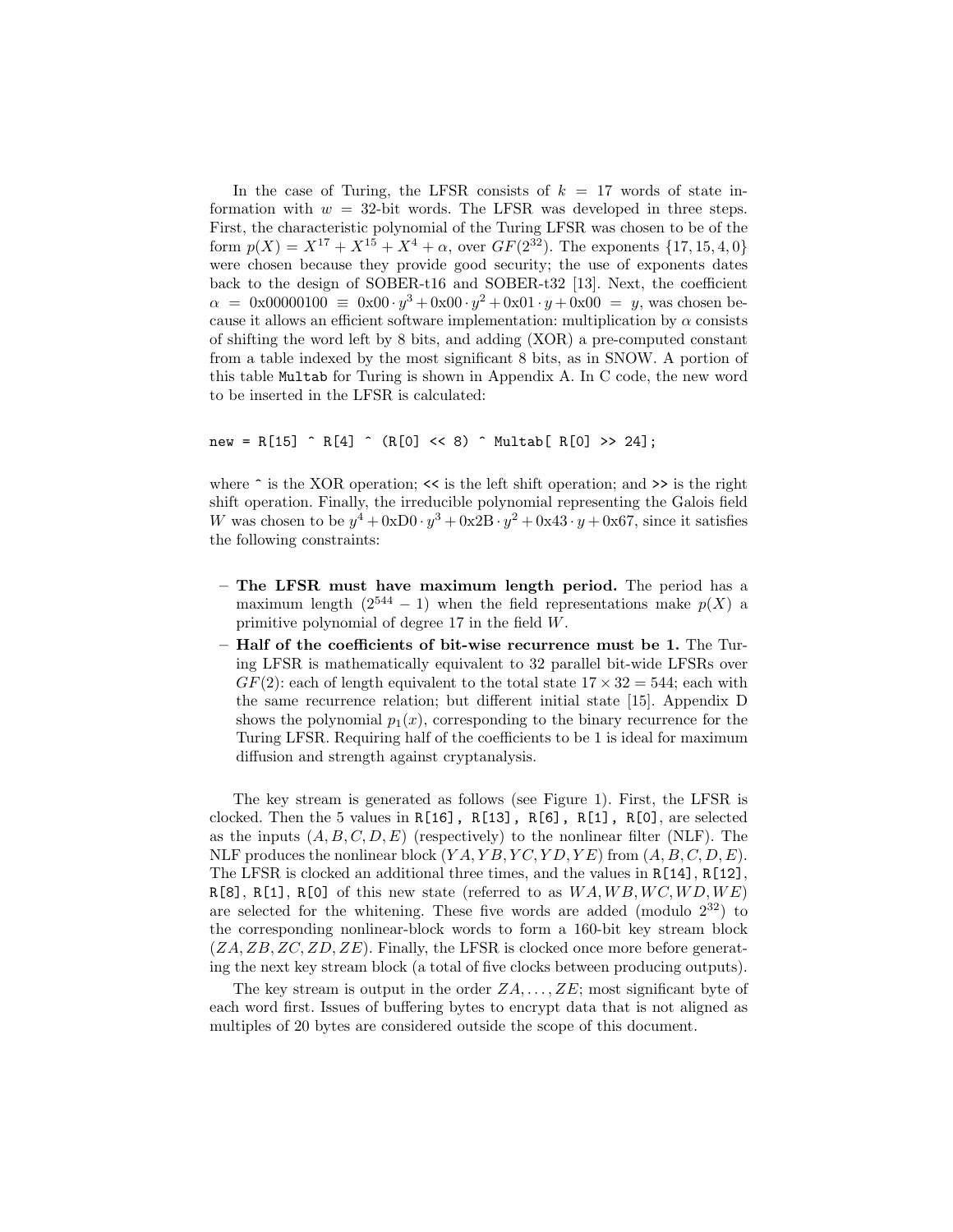# 3 The Nonlinear Filter

The only component of Turing that is explicitly nonlinear is its S-boxes. Additional nonlinearity also comes from the combination of the operations of addition modulo  $2^{32}$  and XOR; while each of these operations is linear in its respective mathematical group, each is slightly nonlinear in the other's group. As shown in Figure 1, the nonlinear filter in Turing consists of:

- Selecting the 5 input words  $A, B, C, D, E;$
- Mixing the words using a 5-word Pseudo-Hadamard Transform (5-PHT), resulting in 5 new words  $TA, TB, TC, TD, TE$ .
- Applying a  $32 \times 32$  S-box construction to each of the words to form XA,  $XB, XC, XD, XE$ . Prior to applying the S-box construction, the words  $TB$ ,  $TC$  and  $TD$  are rotated left by 8, 16 and 24 bits respectively, to address a potential attack described below. The S-box construction mixes the bytes within each word using four key-dependent,  $8\rightarrow 32$  nonlinear S-boxes.
- Again mixing using the 5-PHT to form the words  $YA, YB, YC, YD, YE$  of the nonlinear block .

Note that the use of variables  $XA, XB$  and so forth is only to make the explanations simple. In practise, the same variable A would be overwritten for each of  $TA, XA, YA, ZA$ , and similarly for  $B, C, D, E$ .

### 3.1 The "Pseudo-Hadamard Transform" (PHT)

In the cipher family of SAFER [16], Massey uses this very simple construct (called a Pseudo-Hadamard Transform) to mix the values of two bytes:  $(a, b)$  =  $(2a + b, a + b)$ , where the addition operation is addition modulo  $2^8$ , the size of the bytes. The operation can further extended to mix an arbitrary number of words (often called a n-PHT). Such operations are used in the  $SAFER++$ block cipher  $[17]$ , and the  $tc24$  block cipher  $[24]$ . The Turing NLF uses addition modulo  $2^{32}$  to perform a 5-PHT:

$$
\begin{bmatrix} TA \\ TB \\ TC \\ TD \\ TE \end{bmatrix} = \begin{bmatrix} 2 & 1 & 1 & 1 \\ 1 & 2 & 1 & 1 \\ 1 & 1 & 2 & 1 & 1 \\ 1 & 1 & 2 & 1 & 1 \\ 1 & 1 & 1 & 1 & 1 \end{bmatrix} \cdot \begin{bmatrix} A \\ B \\ C \\ D \\ E \end{bmatrix}.
$$

 $E = A + B + C + D + E;$  $A = A + E$ ;  $B = B + E$ ;  $C = C + E$ ;  $D = D + E$ ;

Note that all diagonal entries are 2 except the last diagonal entry is 1, not 2. In C code, this is easily implemented and highly efficient: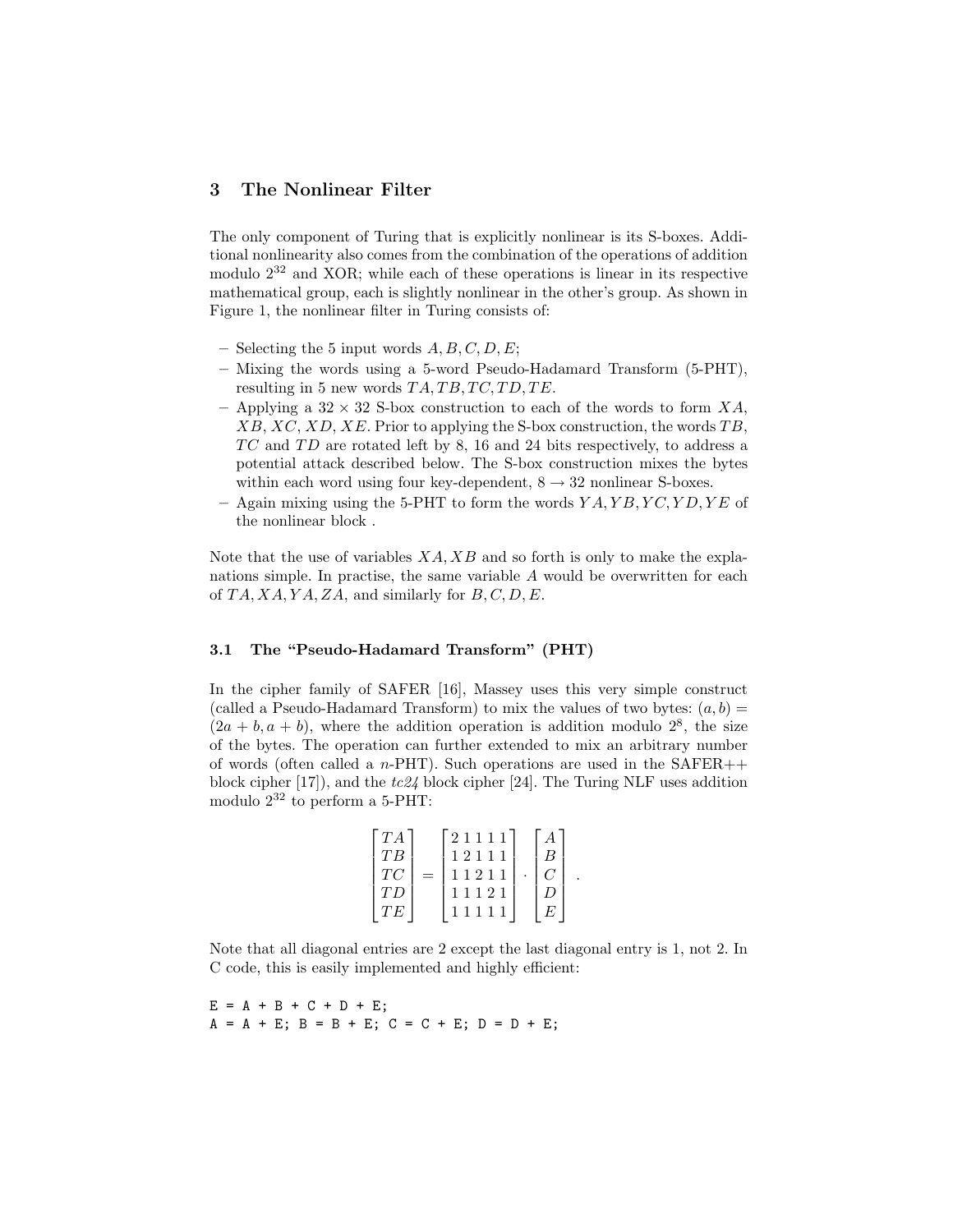#### 3.2 The S-box Construction

Turing S-box construction transforms each word using four logically independent  $8 \rightarrow 32$  S-boxes  $S_0, S_1, S_2, S_3$ . These  $8 \rightarrow 32$  S-boxes are applied to the corresponding bytes of the input word and XORed, in a manner similar to that used in Rijndael [6]. However, unlike Rijndael, this transformation is unlikely to be invertible, as the expansion from 8 bits to 32 bits is nonlinear. These four  $8 \rightarrow 32$  S-boxes are based in turn on a fixed  $8 \rightarrow 8$  bit permutation denoted Sbox and a fixed nonlinear  $8 \rightarrow 32$  bit function denoted  $Q$ box, iterated with the data modified by variables derived during key setup.

**The Sbox.** The fixed  $8 \rightarrow 8$  S-box is referred to in the rest of this document as  $Sbox[.]$ . It is a permutation of the input byte, has a minimum nonlinearity of 104, and is shown in Appendix B. The Sbox is derived by the following procedure, based on the well-known stream cipher  $RC4^{TM}$ .  $RC4$  was keyed with the 11-character ASCII string "Alan Turing", and then 256 generated bytes were discarded. Then the current permutation used in RC4 was tested for nonlinearity, another byte generated, etc., until a total of 10000 bytes had been generated. The best observed minimum nonlinearity was 104, which first occurred after 736 bytes had been generated. The corresponding state table, that is, the internal permutation after keying and generating 736 bytes, forms Sbox. By happy coincidence, this permutation also has no fixed points (i.e.  $\forall x, Sbox[x] \neq x$ ).

**The Qbox.** The Qbox is a fixed nonlinear  $8 \rightarrow 32$ -bit table, shown in Appendix c. It was developed by the Queensland University of Technology at our request [8]. It is best viewed as 32 independent Boolean functions of the 8 input bits. The criteria for its development were: the functions should be highly nonlinear (each has nonlinearity of 114); the functions should be balanced (same number of zeroes and ones); and the functions should be pairwise uncorrelated.

Computing the Keyed  $8 \rightarrow 32$  S-boxes. Turing uses four keyed  $8 \rightarrow 32$ S-boxes  $S_0, S_1, S_2, S_3$ . The original key is first transformed into the *mixed key* during key loading (see Section 4.1). The mixed key is accessed as bytes  $K_i[j]$ ; the j index  $(0 \le j \le N$ , where N is the number of words of the key) locates the word of the stored mixed key, while the i index  $(0 \le i \le 3)$  is the byte of the word, with the byte numbered 0 being the most significant byte.

Each S-box  $S_i$  ( $0 \le i \le 3$ ) uses bytes from the corresponding byte positions of the scheduled key. The process is best presented in algorithmic form. The following code implements the entire S-box construction including the XOR of the four outputs of the individual  $S - boxes$ . The value w is the input word, and the integer  $\mathbf r$  is the amount of rotation (recall that  $TB, TC, TD$  have their inputs rotated before being input to the S-box construction).

static WORD S(WORD w, int r) { register int i; BYTE b[4];

WORD ws[4];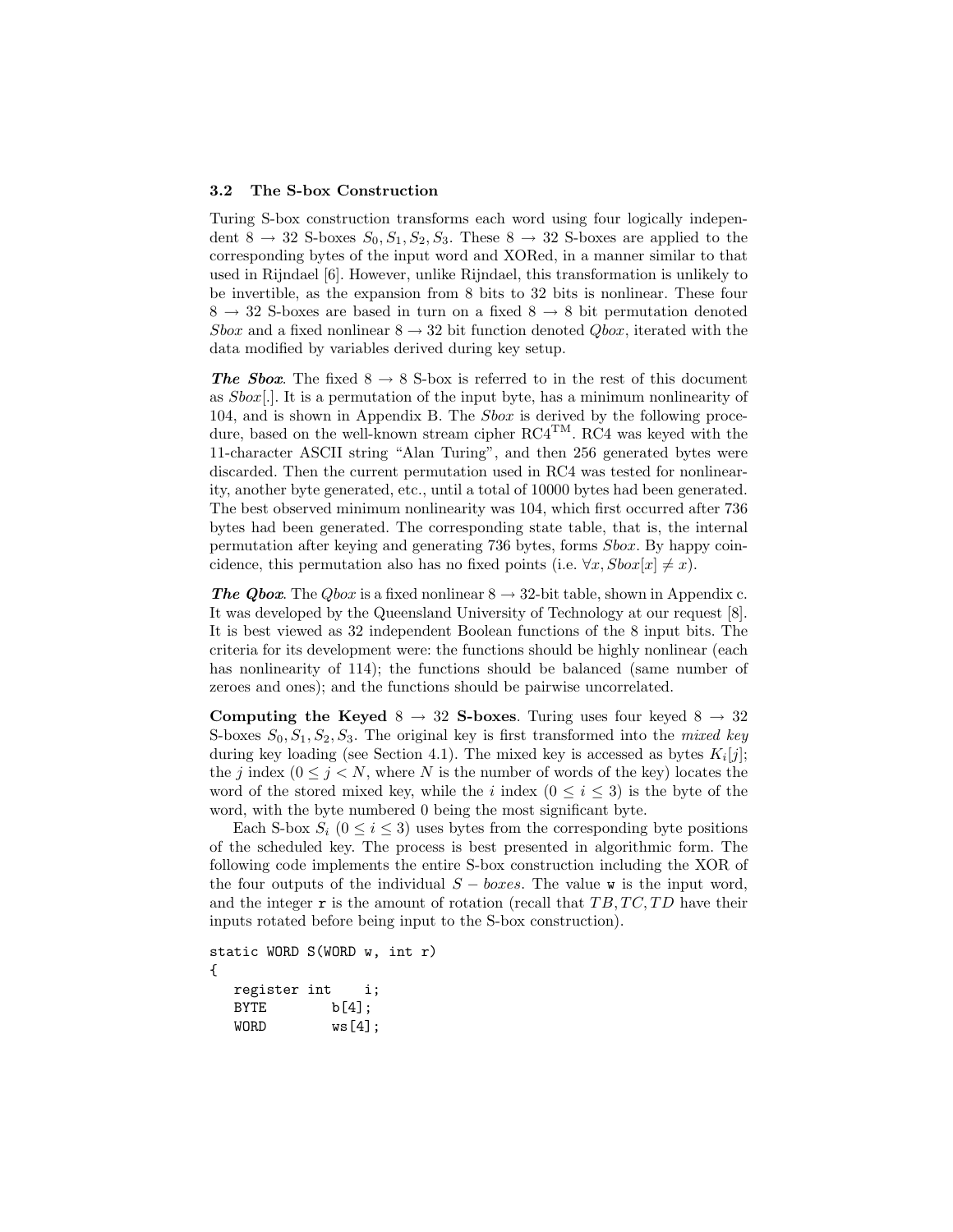```
w = ROTL(w, r); /* cyclic rotate w to left by r bits*/
WORD2BYTE(w, b); /* divide w into bytes b[0] \ldots b[3] */
ws[0] = ws[1] = ws[2] = ws[3] = 0;for (i = 0; i < keylen; ++i) {
     /* compute b[i]=t_i and ws[i]=w_i */
     /* B(A, i) extracts the i-th byte of A */
b[0] = Sbox[B(K[i], 0) \cap b[0]]; ws[0] \cap ROTL(Qbox[b[0]], i+0);b[1] = Sbox[B(K[i], 1) \cap b[1]]; ws[1] \cap ROTL(Qbox[b[1]], i+8);b[2] = Sbox[B(K[i], 2) \cap b[2]]; ws[2] \cap ROTL(Qbox[b[2]], i+16);b[3] = Sbox[B(K[i],3) \cap b[3]]; ws[3] \cap ROTL(Qbox[b[3]],i+24);}
     /* now xor the individual S-box outputs together */w = (ws[0] & 0x00FFFFFFUL) | (b[0] << 24); /* S_0 */
w \hat{=} (ws[1] & 0xFF00FFFFUL) | (b[1] << 16); /* xor S_1 */
w \hat{=} (ws[2] & 0xFFFF00FFUL) | (b[2] << 8); /* xor S_2 */
w = (ws[3] & 0xFFFFFF00UL) | b[3]; /* xor S_3 */
return w;
```
We shall briefly explain the process for an individual  $8 \times 32$  S-box. The input byte b is combined with a key byte and passed through the fixed Sbox, the result is combined with another key byte, and so on, to form a temporary result:

 $t_i(x) = Sbox[K_i[N-1] \oplus Sbox[K_i[N-2] \oplus \cdots Sbox[K_i[0] \oplus x] \cdots]],$ 

where  $\oplus$  is the XOR operator, and N is the number of words in the key. Note that the byte function  $t_i : x \to t_i(x)$  forms a permutation. This process can be visualised as the input byte "bouncing around" under the control of the key. At each bounce, a rotated word from the *Qbox* is accumulated into another temporary word  $w<sub>i</sub>(x)$ ; the rotation depends on the byte position in question and the stage of progress, ensuring that no entries of the *Qbox* can cancel each other out. Finally, the byte in position i of  $w_i(x)$  is replaced with  $t_i(x)$  to form the output  $S_i(x)$  to ensure that the byte in position i is balanced with respect to the input.

# 4 Keying the Stream Cipher

}

For Turing, the key and Initialization Vector (IV) are presented as a byte stream, and converted to 32-bits words in the most significant byte first (big-endian) representation. The key and IV must therefore be multiples of 4 bytes each. The minimum size of the key is 32 bits; although clearly this is useless cryptographically, Turing with a 32-bit key makes a good, seedable pseudorandom number generator for statistical and simulation purposes. We hope for security equal to key enumeration for keys up to 256 bits. The largest key size supported is 256 bits.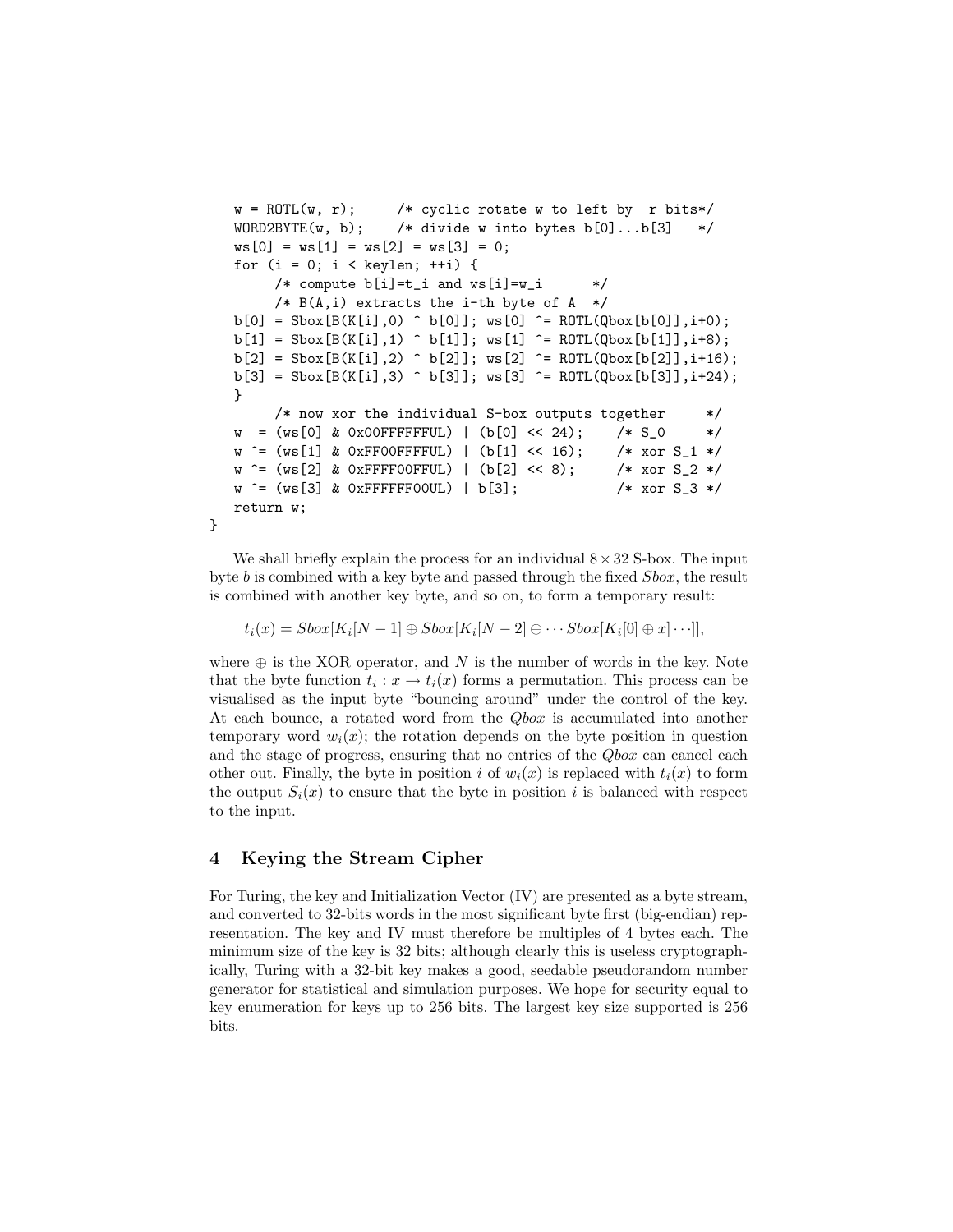The minimum size of the IV is zero, however an IV loading stage is mandatory even in this case, because the LFSR is initialized when the IV is loaded. The maximum size of the IV is determined by the key length; the sum of the key length and IV length must be no more than 12 words (384 bits). There is no requirement that the size of the IV be constant. The structure of Turing guarantees that different key/IV length combinations will generate distinct output streams. No more than  $2^{160}$  (160-bit) blocks of output should be generated using any one key/IV combination.

#### 4.1 Key Loading

The original key undergoes two steps of transformation during key loading; a byte-mixing step and a word-mixing step; resulting in the mixed key.

Byte-Mixing Step: The key bytes are mixed through the fixed Sbox and the Qbox, to ensure that all bytes of the key affect all four of the keyed S-boxes. For each word of the key, the bytes are transformed serially through the Sbox, using the Qbox in an unbalanced Feistel structure for each byte to alter the other three bytes of the word.

```
static WORD fixedS(WORD w)
{
WORD b;
b = \text{Sbox}[B(w, 0)]; w = ((w \cap \text{Qbox}[b]) & 0x00FFFFFFF) | (b << 24);
b = Sbox[B(w, 1)]; w = ((w \cap ROTL(Qbox[b], 8)) & XOxFFOOFFFF) | (b \ll 16);b = Sbox[B(w, 2)]; w = ((w \cap ROTL(Qbox[b], 16)) \& OxFFFF00FF) | (b << 8);b = Sbox[B(w, 3)]; w = ((w \cap ROTL(Qbox[b], 24)) & OxFFFFFFO0) | b;return w;
}
```
Word-Mixing Step: An n-PHT transform forms the mixed key words. The transformation from the original key to the mixed key is reversible, ensuring that no keys are equivalent. The resulting words are stored for subsequent use; they occupy the same amount of space as the original key, which is no longer needed. These words will be used in the key-dependent S-boxes, and also during the IV loading process to initialize the LFSR.

If the fastest implementation of Turing is desired, at this point each the four keyed S-boxes can be "pre-computed" and stored in four tables, each with 256 32-bit entries. For each S-box, the 256 outputs of the keyed S-boxes are computed and stored in a table, indexed by the corresponding input values. The combined S-box construction then consist of four byte-index table lookups and four word XOR operations for each input word. A similar optimization is used in fast implementations of Rijndael.

Note. The role of the mixing steps in the key loading is to prevent related-key attacks. For embedded applications with a key fixed in read-only memory, it is permissible to skip the key-loading stage and use a high quality cryptographic key directly as the mixed key (i.e., as if it was the output of the key-loading stage). Another alternative is to provision the mixed key (rather than the original key) directly into the hardware.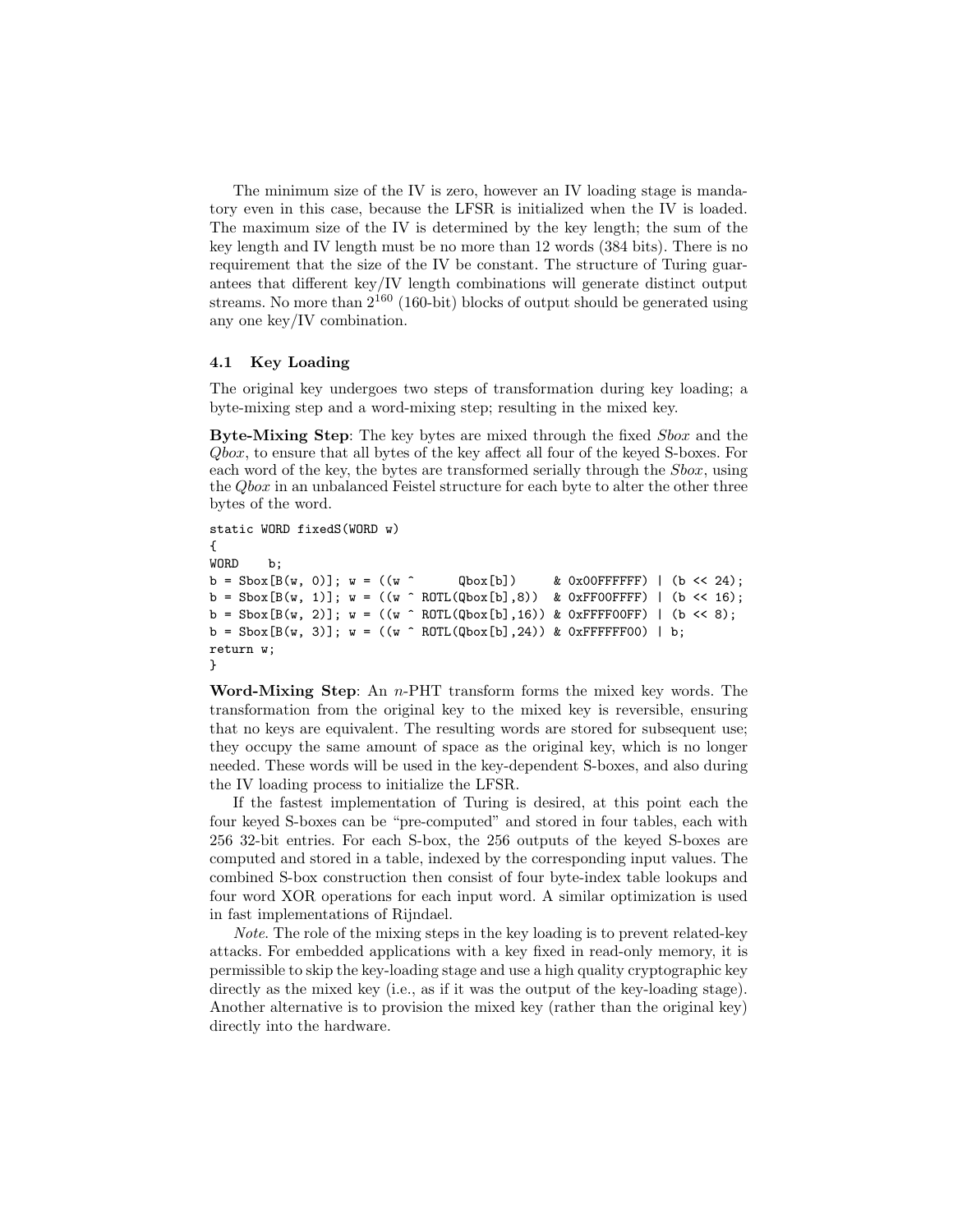#### 4.2 IV Loading

The Initialization Vector (IV) loading process initializes the LFSR with values derived from a non-linear mixing of the key and the IV. Let L be the length in words of the key, and  $I$  be the length in words of the IV. The LFSR register is initialized in the following manner:

- The IV words are copied into place and processed using the byte-mixing step fixedS() described above.
- The mixed key words are appended, without further processing.
- A single word,  $0x010203LI$  is appended, where L and I are presumed to be hexadecimal form. This ensures that different length keys and IVs cannot create the same initial LFSR state.
- The remaining words of the register are filled by adding the immediately previous word to the word  $(L+I)$  before that, then processing the resulting word with the keyed  $32 \times 32$  S-box construction (here denoted  $S()$ ). That is, the k-th word  $R[k]$   $(L+I+1 \leq k < 17)$  is set to  $S(R[k-1]]+R[k-L-I-1]]$ .
- Finally, once the LFSR has been filled with data, the contents are mixed with a 17-PHT. Keystream generation can now begin.

# 5 Performance

If sufficient random-access memory (RAM) is available, the operations of the four keyed S-boxes can be precalculated at the time of key setup, resulting in four tables: one for each byte of the input word.

Many current high-end microprocessor CPUs allow multiple instructions to execute at once, if the instructions are sufficiently independent. Note that the operations mentioned above are all highly parallel, allowing very good performance on such processors. Similarly hardware or FPGA implementations can achieve high throughput using parallel paths. In the cases where the key is provisioned into hardware, it is possible for the entire key scheduling process, including the calculation of these tables, to be done at the time of provisioning. Thus, instead of 4K bytes of RAM and 1280 bytes of ROM, 4K bytes of ROM is sufficient and yields a very fast implementation (A further 1024 bytes of ROM is still required for the multiplication table.)

Lastly, note that there is no accumulation of nonlinear data, nor is the clocking irregular. Therefore, if it is desirable to generate a small amount of keystream offset in a much larger block, this can be done by "fast forwarding" the LFSR using polynomial or matrix exponentiation in logarithmic time, rather than the linear time that would be required to generate and discard the intermediate output.

Turing provides flexibility of efficient implementation. There are 4 separate implementations in the source code archive [22]:

– TuringRef.c, an unoptimized reference implementation, which also uses little RAM. It does not precompute any tables.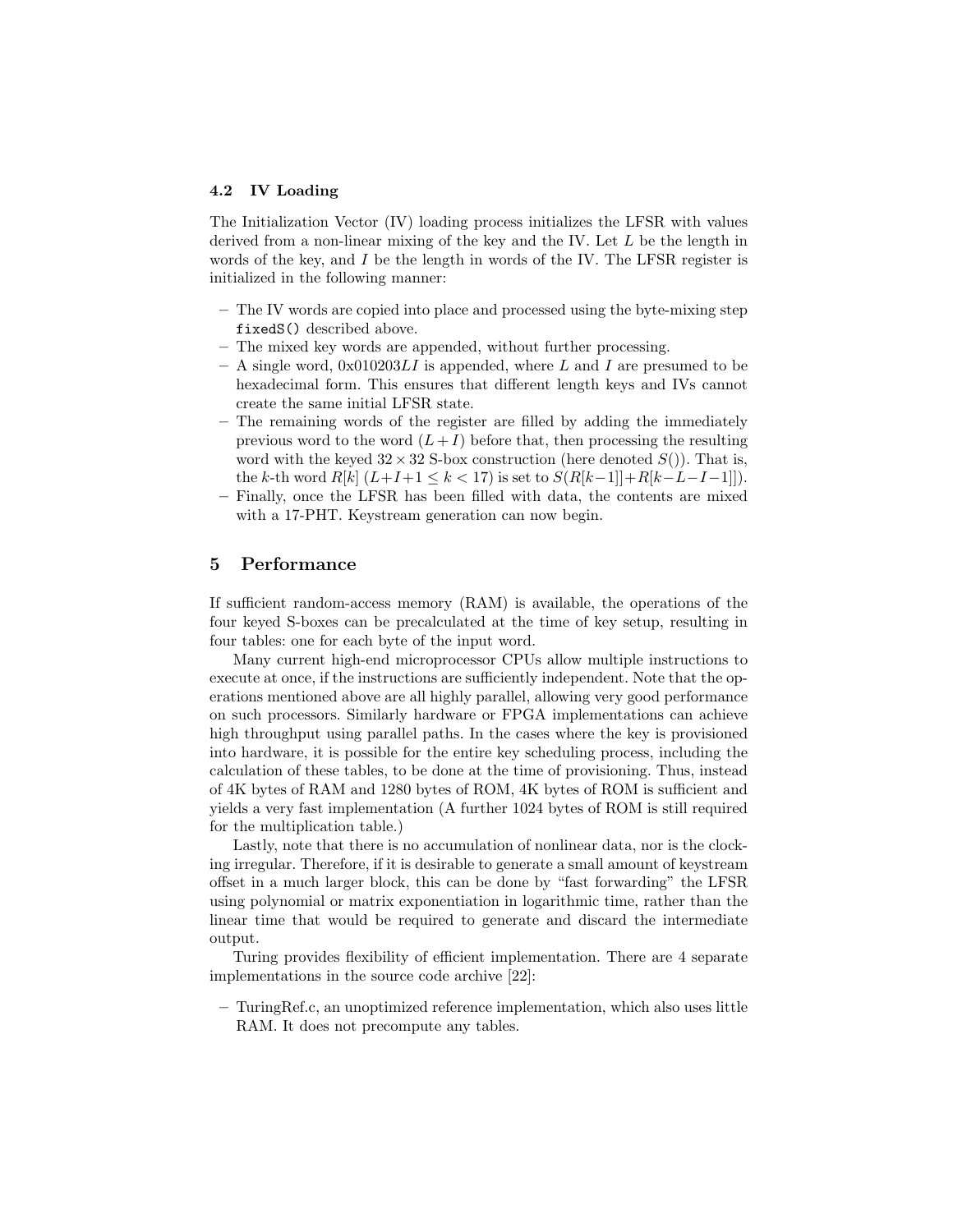- TuringTab.c precomputes the keyed S-boxes when the key is set. It uses 4K bytes of RAM in addition to the 1280-byte Multab for the LFSR.
- TuringLazy.c is a key-agile implementation, which fills in entries of the S-box tables only as they are required (lazy evaluation). Thus key and IV setup are relatively fast, and encryption speed is adequate.
- TuringFast.c uses S-box tables computed at key setup time, and performs as much computation inline as possible.

Table 1 shows various performance figures. These are measured times on an IBM laptop with 900MHz mobile Pentium III processor, using Microsoft Visual C++ V6.0, with the optimization options for "Release" build. Comparison times for Brian Gladman's (highly optimized) implementation of AES and our implementation of an RC4 compatible cipher with a bulk encryption interface are also shown. All figures are for 128-bit keys. We consider RC4's keying operation to actually be "IV setup", and this does not include time to either discard generated bytes or to hash the key and IV, which would be necessary for security.

# 6 Security Analysis

In this section, we attempt to justify Turing's security by reference to the mechanisms by which it defeats a variety of known attacks. In this analysis we assume the attacker has direct access to the stream generator output.

Summary. A keystream generator that exhibits basic statistical biases or detectable characteristics is weak. The LFSR used has well studied statistical properties that translate directly to the output. Additionally the highly nonlinear, key-dependent transformation in the core of Turing serves to disguise the inherent linearity of the LFSR output. We have extensively tested output from Turing using the Crypt-X package [7] and have detected no statistical weaknesses.

| Cipher     | MByte/s cycles/B |        |                | $Key IV$ setup | tables | <b>Additional</b>           |
|------------|------------------|--------|----------------|----------------|--------|-----------------------------|
|            |                  |        | (cycles)       |                |        | (cycles) (Bytes) RAM(Bytes) |
| TuringRef  | 6.04             | 149.01 | 477.00         | 4272.31        | 2304   | 68                          |
| TuringLazy | 26.92            | 33.43  | 1802.70        | 991.80         | 2304   | 4164                        |
| TuringTab  | 29.94            |        | 30.06 72457.93 | 900.90         | 2304   | 4164                        |
| TuringFast | 146.95           |        | 6.12 724 17.12 | 882.90         | 2304   | 4164                        |
| arrsyfor   | 24.00            | 37.49  |                | 0.00 10347.42  |        | 258                         |
| AES enc.   | 33.53            | 26.85  | 239.00         | 0.00           | 20480  | 176                         |

Table 1. Performance figures comparing the speed of various implementations of Turing against AES and RC4 (arrsyfor).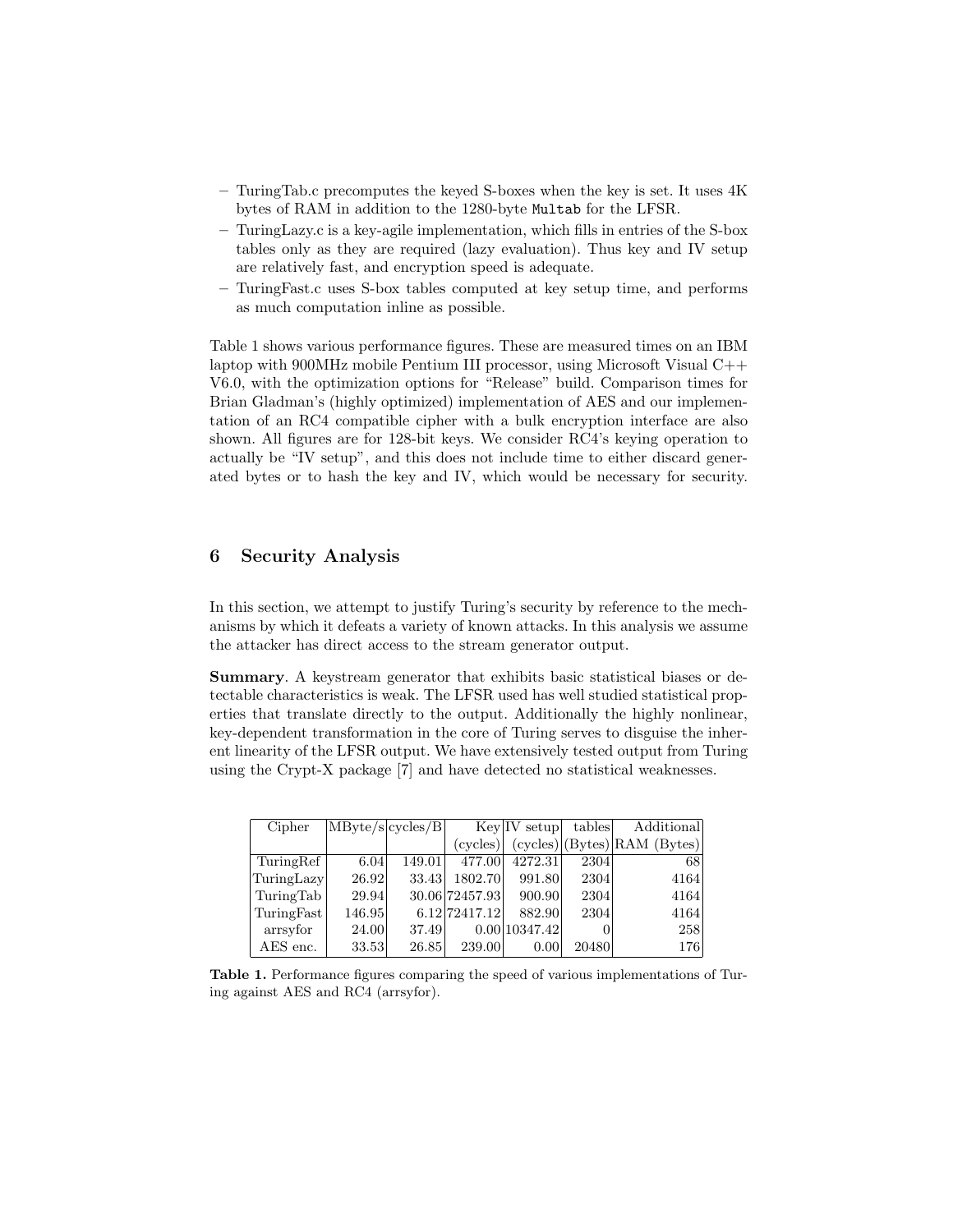#### 6.1 Period

The LFSR is clocked five times for each output block, and five is a factor of the LFSR period, the period of any cycle is  $(2^{544} - 1)/5$  blocks. This corresponds to the expected period of  $(2^{544} - 1)$  words.

#### 6.2 Guess and Determine Attacks

The choice of feedback positions for the LFSR and output positions to the NLF is copied to Turing from the SOBER t-class ciphers [13] (the LFSR taps and NLF taps respectively). The taps were chosen starting with the criteria that the NLF taps form a "full positive difference set", so that as words move through the register and are selected as input to the nonlinear filter function, no pair of words is used more than once [10]. The combination of taps for the LFSR and NLF was then mechanically optimized against guess and determine attacks [1, 2, 12]. In addition, the attacks rely upon the fact that the nonlinear function can be rewritten so that given its output, and  $(n-1)$  of its n inputs, the remaining input can be determined. Turing's nonlinear filter function design frustrates this by (a) being key-dependent, (b) being non-invertible, and (c) requiring a large amount of output to build a large inversion table. However, the choice of output positions has proven to frustrate other attacks. It's worth noting that SOBERt32 (and hence the underlying structure of Turing) has been extensively analyzed for the NESSIE project [19], and it seems that the structure should provide a minimum complexity exceeding the enumeration of 256-bit keys.

#### 6.3 Analysis of the Non-linear Filter

Coppersmith et. al. have defined a fairly general model [4] for Distinguishing Attacks against nonlinear filter generators. While there could exist other attacks on the cipher, it seems that most attacks are likely to reduce to some variation on this model, so we describe our analysis in terms of this model. The model assumes that some significant correlation can be identified in the filter function, and that this correlation will remain usable after outputs have been combined in such a way as to eliminate the linear part from consideration.

The attack relies on finding a highly-correlated linear relationship between the LFSR state and some function of the outputs. Courtois [5] recently described an algebraic attack on LFSR-based stream ciphers exploiting a highly-correlated Boolean functions of bits of the LFSR state and bits of the key stream. These functions are called approximations to the NLF. The approximations do not need to be linear, however the algebraic normal forms of these approximations do need to be of low order. This analysis of the NLF explains why we believe all low-order approximations to the NLF will have low correlation, thus resisting algebraic attacks.

**The S-boxes.** The XORing of the four outputs of the  $8 \times 32$  S-boxes makes it likely that approximations require approximating the four individual  $8 \times 32$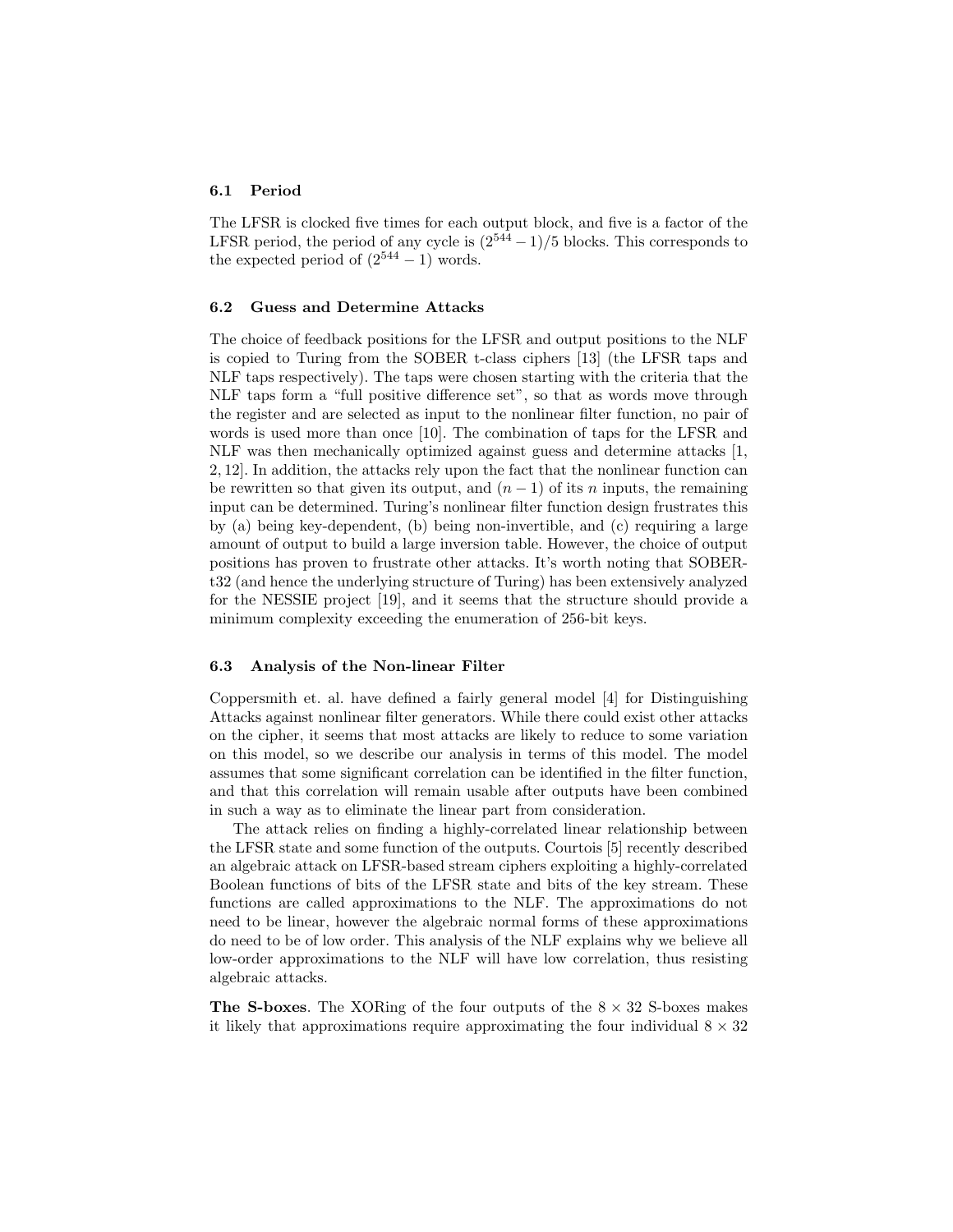S-boxes rather than just one  $8 \times 32$  S-boxes. The S-boxes in Turing are further designed to limit the correlation of low-order approximations. We are still performing detailed analysis of typical S-boxes used by Turing, but generally speaking the nonlinear functions are complex and of high degree and each involve at least 8 intermediate binary variables. The keying of the S-boxes provides significant protection since an attacker must either consider: (1) average-key correlationsexpected to be negligible; or  $(2)$  key specific approximations- although these are difficult to find without access to the key.

A final comment on the S-boxes. Recall that the accumulated word  $w_i(x)$ is highly nonlinear with respect to the input, and highly dependent on the key material, however the bit positions in it are not likely to be balanced. Each byte function  $t_i$ , being a permutation, is by definition balanced. Replacing byte  $i$  of  $w_i(x)$  with  $t_i(x)$  forms an output of  $S_i$  that is balanced in byte i. Thus, when all the S-box outputs are XORed, the output is balanced in each output bit, and the distribution of values is uniform for each byte position. However, for a given key, the distribution of outputs from the whole  $32 \times 32$  S-box construction is not uniform. When the key is fixed, the S-box construction appears to be  $32 \times 32$ pseudorandom function.

The 5-PHT. The main advantage using of the 5-PHT is its speed and parallelism, however it is not as good a mixing function as could be desired. There are linear approximations between the LSBs of the inputs and output that hold with probability one and many quadratic approximations that hold with probability one.

A further undesirable characteristic is that if two of the input words A, B, C, or D are equal, they remain equal after the transformation (e.g.  $A = B \Rightarrow$  $TA = TB$ ). The S-boxes operate only on individual words, and so also preserve this equality. This equality is preserved in the next 5-PHT so the two words in the nonlinear block are also equal. This undesirable differential characteristic is addressed by rotating the input to the S-boxes corresponding to  $TB$ ,  $TC$ , and TD.

#### 6.4 Analysis of the Whitening

While the S-boxes do a good job of masking the linearity of the underlying LFSR, the distribution of outputs from the  $32 \times 32$  S-box construction (for a given secret key) is likely to be far from uniform. Thus, over the lifetime of a key, the distribution of 160-bits outputs from the NLF will be far from uniform. Our analysis indicates that, for a given key, the NLF is a  $160 \times 160$  pseudorandom function. The whitening has three effects: first, it makes the outputs uniform; second, these operations "lock in" the mixing of the last 5-PHT stage, since an attacker needs to remove the effects of these words before being able to reverse these mixing rounds; finally, by adding five new words, more than half of the register state is involved in the filter function.

Unfortunately, the whitening is linear in the LSBs of each word. The linear nature of the LFSR means that the whitening blocks satisfy bit-wise linear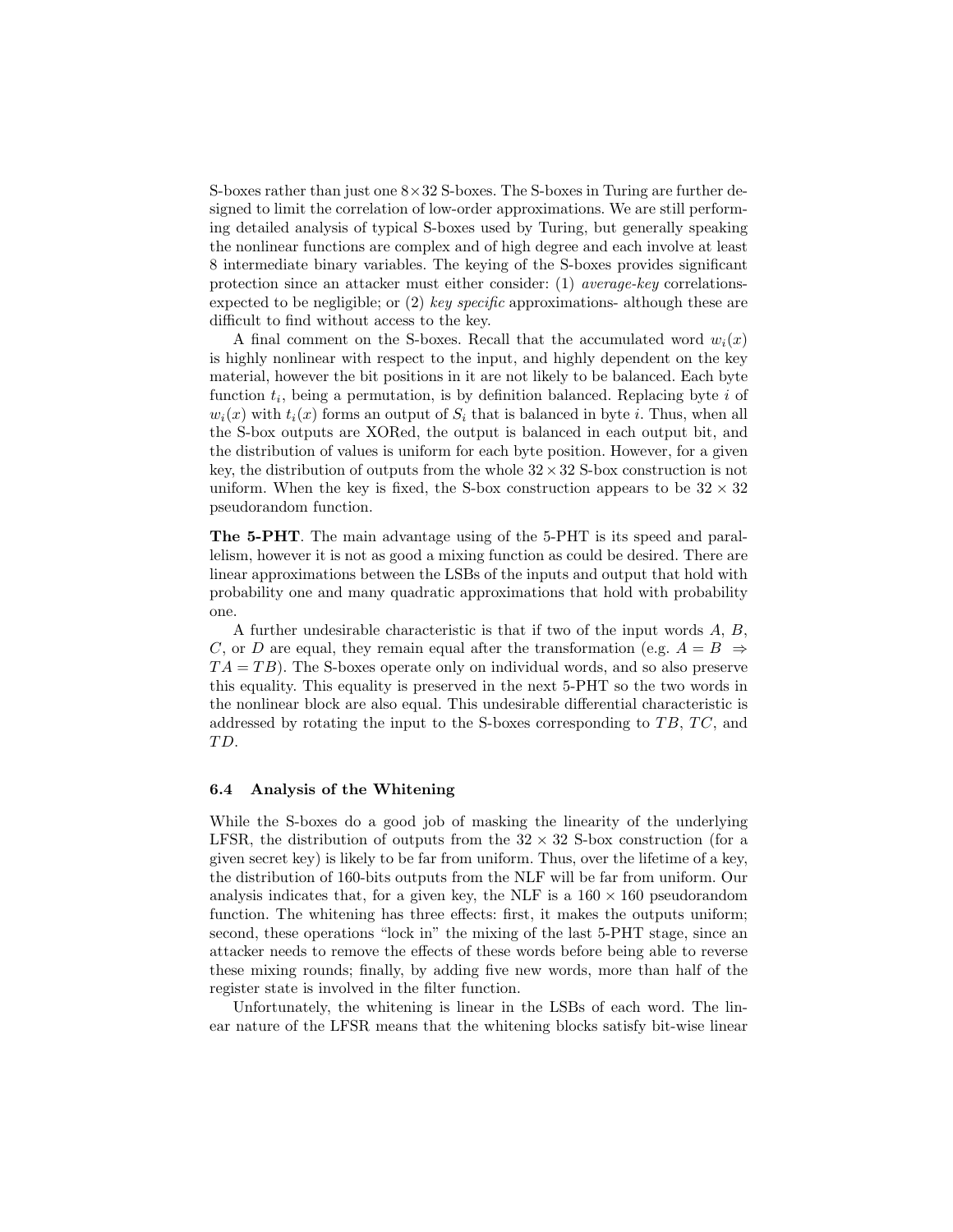recurrence relations. The corresponding key stream blocks can be combined to cancel the LSBs of the whitening and get a linear relationship between the LSBs of the key stream blocks and the LSBs of the nonlinear blocks.

The choice of LFSR values used in the whitening was based on three criteria: no LFSR word should be used in the Final Addition Stage of more than one output block; the taps should be a full positive difference set; and no input to the final addition stage should be used in the NLF of more than one output block. The first criteria is the most important. If this first criterion is not satisfied, then an attacker obtains additional linear relationships between the LSBs of the key stream blocks and nonlinear blocks. When combined with the linear relationships discussed in the previous paragraph, the attacker could obtain a solvable system of equations, and Turing would be broken.

### 6.5 Analysis of the Key Loading and IV Loading

Key Loading. Related Key Attacks: Related key attacks assume that the attacker can somehow obtain key stream from keys that are closely related to that key being attacked. Turing's key loading mechanism exists solely to address this attack, by ensuring that a change to any single byte of the key will significantly (and nonlinearly) alter the behaviour of all the S-boxes and also the initial loading of the LFSR. The transformation performed is bijective and publicly known, so it is easy to create pairs of input keys which are very similar after transformation. However, finding a key whose transformation is similar to that of an unknown key appears difficult.

IV Loading. It is well known that key stream generated by a synchronous stream-cipher should not be re-used, irrespective of the security of the cipher. Turing has an integrated mechanism to support Initialization Vectors (IVs) which allows many key streams to be generated from the same shared key.

Related / Chosen Initialization Vector Attacks: Initialization Vectors are often related (e.g. counters are often used) and might even be chosen by the attacker. The IV is used to initialize the LFSR, so we have been careful to fill the LFSR in a highly key-dependent and nonlinear manner. Any change in the IV first makes a large change in the corresponding word loaded. That word will cause an unpredictable change in at least one of the fill words, then those changes will be propagated through the LFSR with the 17-PHT transform. LFSR states derived from different IVs are less obviously related than states drawn from different segments of the same output stream.

# 7 Acknowledgements

The authors would like to thank Thomas St. Denis, Scott Fluhrer, David Mc-Grew and David Wagner for useful insights and feedback into the design of Turing.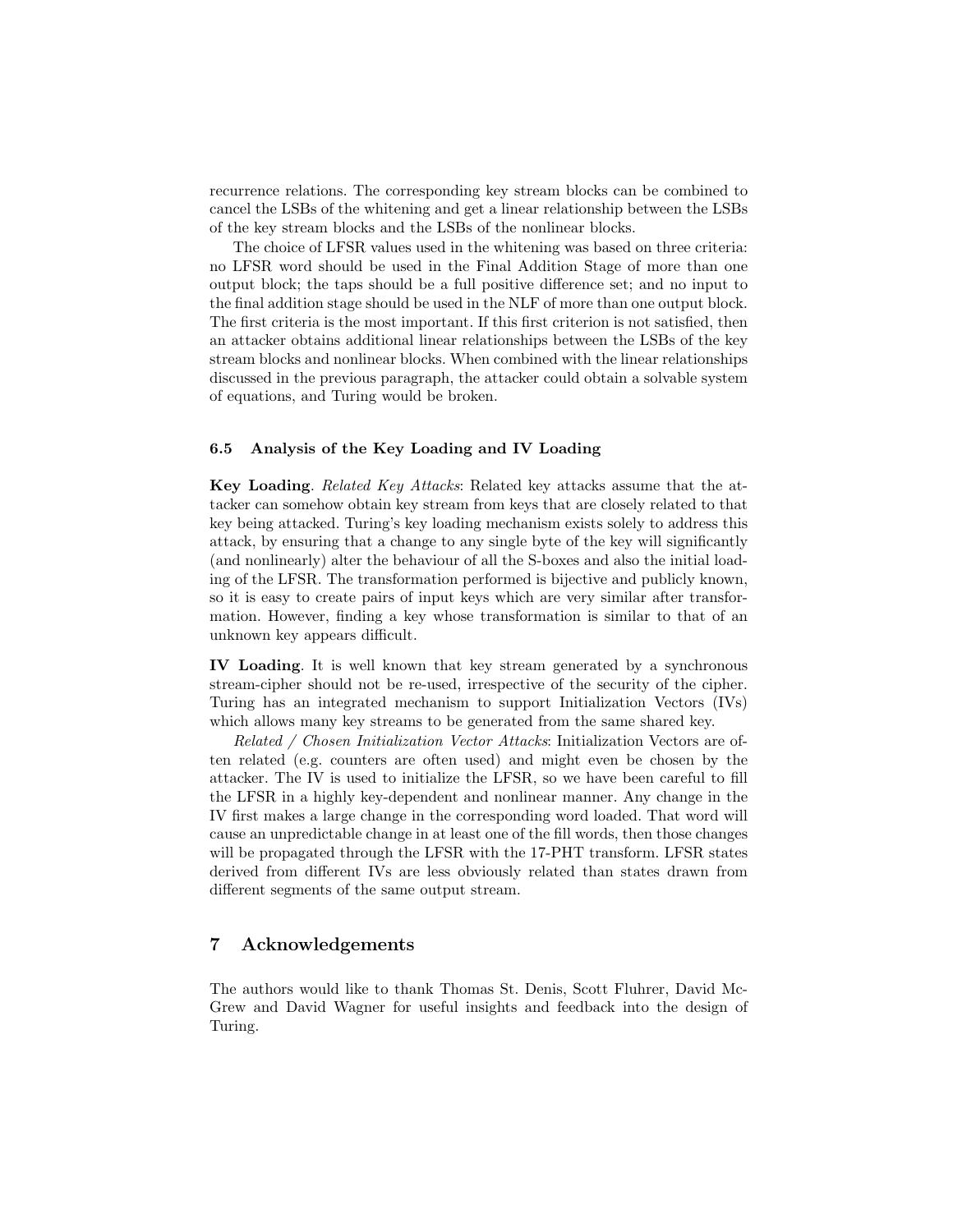### References

- 1. S. Blackburn, S. Murphy, F. Piper, and P. Wild. A SOBERing remark. Unpublished technical report, Information Security Group, Royal Holloway University of London, Egham, Surrey TW20 0EX, U.K., 1998.
- 2. D. Bleichenbacher and S. Patel. SOBER cryptanalysis. Fast Software Encryption, FSE'99 Lecture Notes in Computer Science, vol. 1636, L. Knudsen ed., Springer-Verlag, pages 305–316, 1999.
- 3. D. Bleichenbacher, S. Patel and W. Meier. Analysis of the SOBER stream cipher. TIA Contribution TR45.AHAG/99.08.30.12.
- 4. D. Coppersmith, S. Halevi and C. Jutla. Cryptanalysis of Stream Ciphers using Linear Masking. Advances in Cryptology - CRYPTO 2002, Lecture Notes in Computer Science, vol. 2442, M. Yung ed., Springer-Verlag, pages 515–532, 2002.
- 5. N. T. Courtois. Higher Order Correlatoin Attacks, XL algorithm and Cryptanalysis of Toyocrypt. Cryptology ePrint Archive, International Association for Cryptological Research (IACR), document 2002/087, 2002. See http://eprint.iacr.org.
- 6. J. Daemen, V. Rijmen. AES Proposal: Rijndael, 2000. See http://www.esat.kuleuven.ac.be/~rijmen/rijndael.
- 7. E. Dawson, A. Clark, H. Gustafson and L. May. CRYPT-X'98, (Java Version) User Manual. Queensland University of Technology, 1999.
- 8. E. Dawson, W. Millan, L. Burnett and G. Carter. On the Design of 8\*32 S-boxes. Unpublished report, by the Information Systems Research Centre, Queensland University of Technology, 1999.
- 9. P. Ekdahl and T. Johansson. SNOW a new stream cipher, 2000. This paper is found in the NESSIE webpages:

http://www.cosic.esat.kuleuven.ac.be/nessie/workshop/submissions/snow.zip.

- 10. J. Dj. Golic. On Security of Nonlinear Filter Generators. Fast Software Encryption, FSE'96 Lecture Notes in Computer Science, vol. 1039, D. Gollman ed., Springer-Verlag, pages 27–32, 1996.
- 11. C. Hall and B. Schneier. An Analysis of SOBER. Unpublished report, 1999.
- 12. P. Hawkes and G. Rose. Exploiting multiples of the connection polynomial in wordoriented stream ciphers. Advances in Cryptology, ASIACRYPT2000, Lecture Notes in Computer Science, vol. 1976, T. Okamoto ed., Springer-Verlag, pages 302–316, 2000.
- 13. P. Hawkes and G. Rose. The t-class of SOBER stream ciphers, 2000. See: http://people.qualcomm.com/ggr/QC/tclass.pdf.
- 14. P. Hawkes and G. Rose. Primitive specification and supporting documentation for SOBER-t32 submission to NESSIE, 2000. See:

http://www.cosic.esat.kuleuven.ac.be/nessie/workshop/submissions/sober-t32.zip.

- 15. T. Herlestam. On functions of Linear Shift Register Sequences. Advances in Cryptology - EUROCRYPT '85, Lecture Notes in Computer Science, vol. 219, F. Pichler (ed.), Springer Verlag, pages 119–129, 1986.
- 16. J. L. Massey. SAFER K-64: A Byte-oriented Block-Ciphering Algorithm. Fast Software Encryption, FSE'93 Lecture Notes in Computer Science, vol. 809, Springer-Verlag, 1993.
- 17. J. Massey, G. Khachatrian and M. Kuregian. Nomination of SAFER++ as Candidate Algorithm for the New European Schemes for Signatures, Integrity, and Encryption (NESSIE). September 2000. See:

http://www.cosic.esat.kuleuven.ac.be/nessie/workshop/submissions/safer++.zip.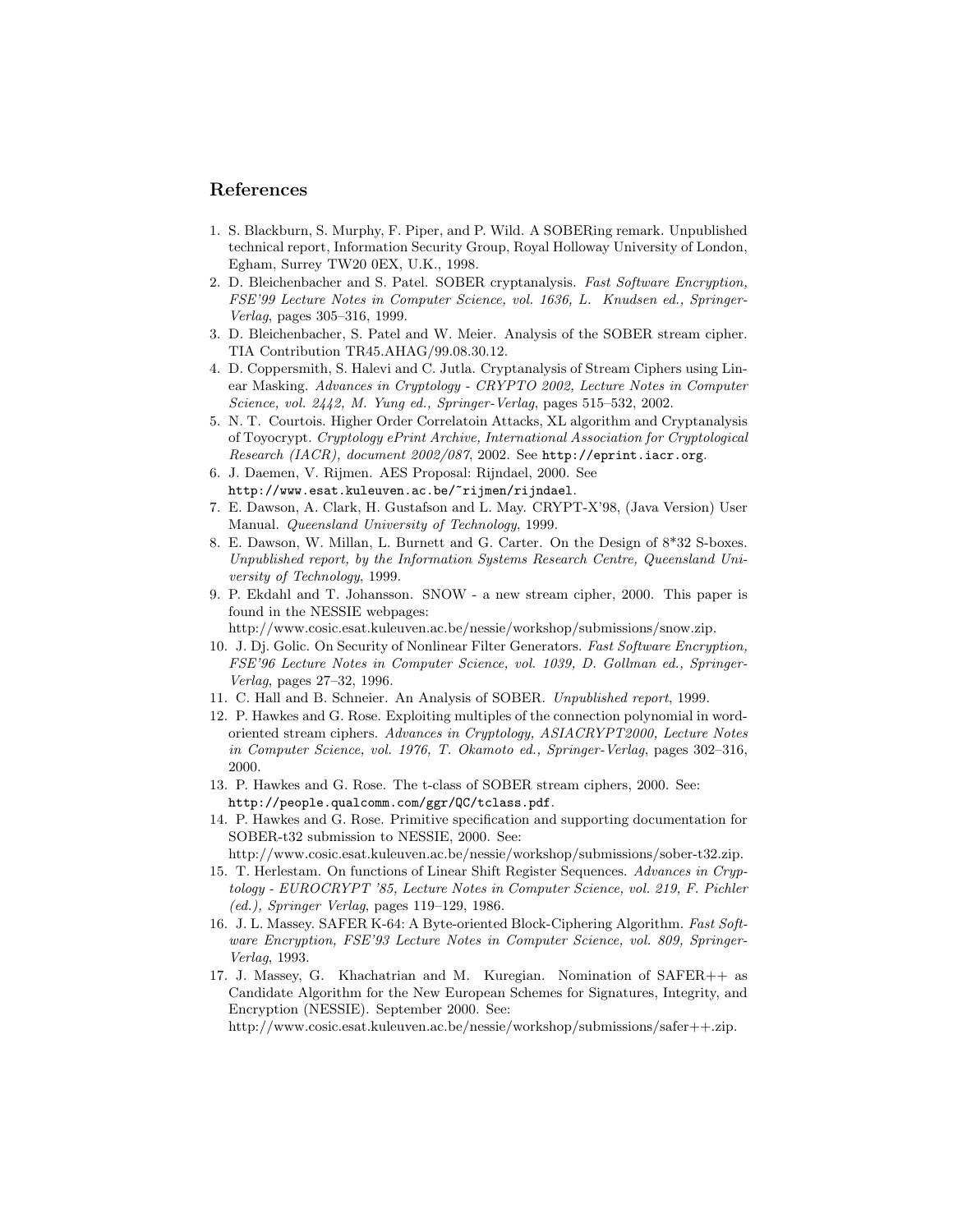- 18. A. Menezes, P. Van Oorschot and S. Vanstone. Handbook of Applied Cryptography. CRC Press, 1997, Ch 6.
- 19. The NESSIE Project New European Schemes for Signatures, Integrity, and Encryption, 2000–2003 See: http://www.cryptonessie.org.
- 20. C. Paar. Efficieint VLSI Architectures for Bit-Parallel Computation in Galois Fields. Ph.D. Thesis, Institute for Experimental Mathematics, University of Essen, 1994, ISBN 3-18-332810-0.
- 21. G. Rose. A stream cipher based on Linear Feedback over  $GF(2^8)$ . Information Security and Privacy, Third Australasian Conference, ACISP'98, Lecture Notes in Computer Science, vol. 1438, C. Boyd, E. Dawson (Eds.),Springer-Verlag, pages 155–146, 1998.
- 22. G. Rose. Reference Source Code for Turing. QUALCOMM Australia, 2002. See: http://people.qualcomm.com/ggr/QC/Turing.tgz.
- 23. B. Schneier, J. Kelsey, D. Whiting, D. Wagner, C. Hall and N. Ferguson. Twofish: A 128-Bit Block Cipher. See: http://www.counterpane.com/twofish.html.
- 24. T. St. Denis. Weekend Cipher. sci.crypt news article: 3d4d614d\_17@news.teranews.com.

## Appendix A. Portion of Multiplication Table for Turing

```
/* Multiplication table for Turing */
unsigned long Multab[256] = \{0x00000000, 0xD02B4367, 0xED5686CE, 0x3D7DC5A9,
    0x97AC41D1, 0x478702B6, 0x7AFAC71F, 0xAAD18478,
        ...
    0x78DEE220, 0xA8F5A147, 0x958864EE, 0x45A32789,
    0xEF72A3F1, 0x3F59E096, 0x0224253F, 0xD20F6658,
};
```
### Appendix B: the Sbox

```
unsigned char Sbox[256] = \{0x61, 0x51, 0xeb, 0x19, 0xb9, 0x5d, 0x60, 0x38,
    0x7c, 0xb2, 0x06, 0x12, 0xc4, 0x5b, 0x16, 0x3b,
    0x2b, 0x18, 0x83, 0xb0, 0x7f, 0x75, 0xfa, 0xa0,
    0xe9, 0xdd, 0x6d, 0x7a, 0x6b, 0x68, 0x2d, 0x49,
    0xb5, 0x1c, 0x90, 0xf7, 0xed, 0x9f, 0xe8, 0xce,
    0xae, 0x77, 0xc2, 0x13, 0xfd, 0xcd, 0x3e, 0xcf,
    0x37, 0x6a, 0xd4, 0xdb, 0x8e, 0x65, 0x1f, 0x1a,
    0x87, 0xcb, 0x40, 0x15, 0x88, 0x0d, 0x35, 0xb3,
    0x11, 0x0f, 0xd0, 0x30, 0x48, 0xf9, 0xa8, 0xac,
    0x85, 0x27, 0x0e, 0x8a, 0xe0, 0x50, 0x64, 0xa7,
    0xcc, 0xe4, 0xf1, 0x98, 0xff, 0xa1, 0x04, 0xda,
    0xd5, 0xbc, 0x1b, 0xbb, 0xd1, 0xfe, 0x31, 0xca,
    0xba, 0xd9, 0x2e, 0xf3, 0x1d, 0x47, 0x4a, 0x3d,
    0x71, 0x4c, 0xab, 0x7d, 0x8d, 0xc7, 0x59, 0xb8,
```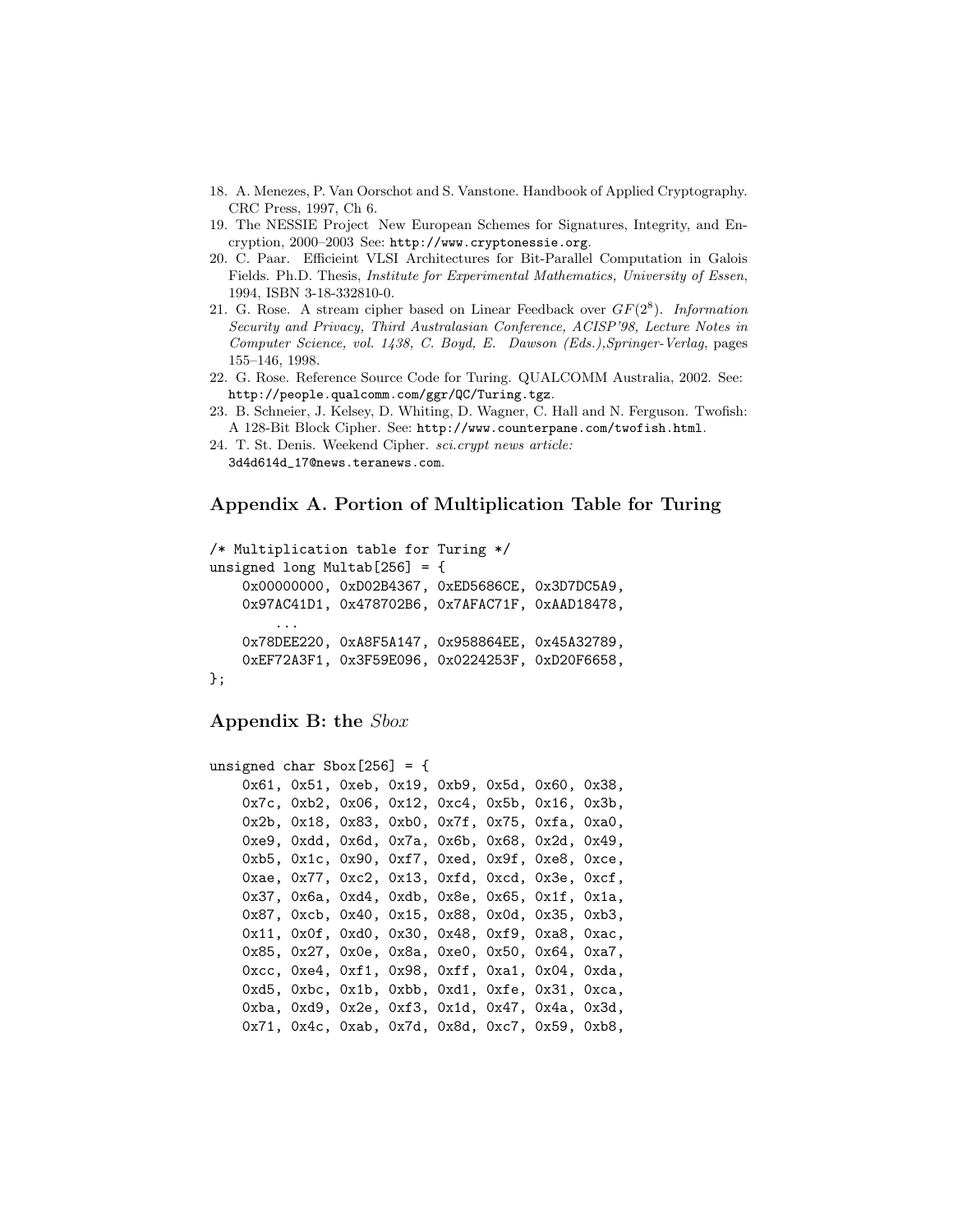```
0xc1, 0x96, 0x1e, 0xfc, 0x44, 0xc8, 0x7b, 0xdc,
0x5c, 0x78, 0x2a, 0x9d, 0xa5, 0xf0, 0x73, 0x22,
0x89, 0x05, 0xf4, 0x07, 0x21, 0x52, 0xa6, 0x28,
0x9a, 0x92, 0x69, 0x8f, 0xc5, 0xc3, 0xf5, 0xe1,
0xde, 0xec, 0x09, 0xf2, 0xd3, 0xaf, 0x34, 0x23,
0xaa, 0xdf, 0x7e, 0x82, 0x29, 0xc0, 0x24, 0x14,
0x03, 0x32, 0x4e, 0x39, 0x6f, 0xc6, 0xb1, 0x9b,
0xea, 0x72, 0x79, 0x41, 0xd8, 0x26, 0x6c, 0x5e,
0x2c, 0xb4, 0xa2, 0x53, 0x57, 0xe2, 0x9c, 0x86,
0x54, 0x95, 0xb6, 0x80, 0x8c, 0x36, 0x67, 0xbd,
0x08, 0x93, 0x2f, 0x99, 0x5a, 0xf8, 0x3a, 0xd7,
0x56, 0x84, 0xd2, 0x01, 0xf6, 0x66, 0x4d, 0x55,
0x8b, 0x0c, 0x0b, 0x46, 0xb7, 0x3c, 0x45, 0x91,
0xa4, 0xe3, 0x70, 0xd6, 0xfb, 0xe6, 0x10, 0xa9,
0xc9, 0x00, 0x9e, 0xe7, 0x4f, 0x76, 0x25, 0x3f,
0x5f, 0xa3, 0x33, 0x20, 0x02, 0xef, 0x62, 0x74,
0xee, 0x17, 0x81, 0x42, 0x58, 0x0a, 0x4b, 0x63,
0xe5, 0xbe, 0x6e, 0xad, 0xbf, 0x43, 0x94, 0x97,
```
};

# Appendix C: The Qbox

```
WORD Qbox[256] = \{
```

| 0x1faa1887 <b>.</b> | 0x4e5e435c <b>.</b> | 0x9165c042,         | 0x250e6ef4,  |
|---------------------|---------------------|---------------------|--------------|
| 0x5957ee20,         | 0xd484fed3,         | 0xa666c502,         | 0x7e54e8ae,  |
| 0xd12ee9d9,         | 0xfc1f38d4,         | 0x49829b5d,         | 0x1b5cdf3c,  |
| 0x74864249,         | 0xda2e3963,         | 0x28f4429f,         | 0xc8432c35,  |
| 0x4af40325,         | .0x9fc0dd70         | 0xd8973ded,         | 0x1a02dc5e,  |
| 0xcd175b42,         | 0xf10012bf,         | 0x6694d78c,         | Oxacaab26b,  |
| 0x4ec11b9a,         | 0x3f168146,         | .0xc0ea8ec5         | . 0xb38ac28f |
| Ox1fed5cOf,         | ,0xaab4101c         | 0xea2db082,         | 0x470929e1,  |
| 0xe71843de,         | 0x508299fc,         | Oxe72fbc4b,         | 0x2e3915dd,  |
| 0x9fa803fa,         | .0x9546b2de         | 0x3c233342,         | 0x0fcee7c3,  |
| . 0x24d607ef        | 0x8f97ebab,         | 0xf37f859b,         | 0xcd1f2e2f,  |
| 0xc25b71da,         | 0x75e2269a.         | 0x1e39c3d1,         | 0xeda56b36,  |
| 0xf8c9def2,         | 0x46c9fc5f <b>.</b> | 0x1827b3a3,         | 0x70a56ddf,  |
| 0x0d25b510.         | 0x000f85a7.         | 0xb2e82e71 <b>.</b> | 0x68cb8816,  |
| 0x8f951e2a,         | 0x72f5f6af,         | 0xe4cbc2b3,         | 0xd34ff55d,  |
| 0x2e6b6214,         | 0x220b83e3,         | 0xd39ea6f5,         | 0x6fe041af,  |
| 0x6b2f1f17,         | 0xad3b99ee,         | 0x16a65ec0,         | 0x757016c6,  |
| 0xba7709a4,         | 0xb0326e01,         | 0xf4b280d9,         | 0x4bfb1418,  |
| 0xd6aff227,         | 0xfd548203,         | 0xf56b9d96,         | 0x6717a8c0,  |
| 0x00d5bf6e,         | 0x10ee7888,         | Oxedfcfe64,         | 0x1ba193cd,  |
| 0x4b0d0184,         | 0x89ae4930 <b>.</b> | 0x1c014f36,         | 0x82a87088,  |
| .0x5ead6c2a         | 0xef22c678,         | 0x31204de7,         | 0xc9c2e759,  |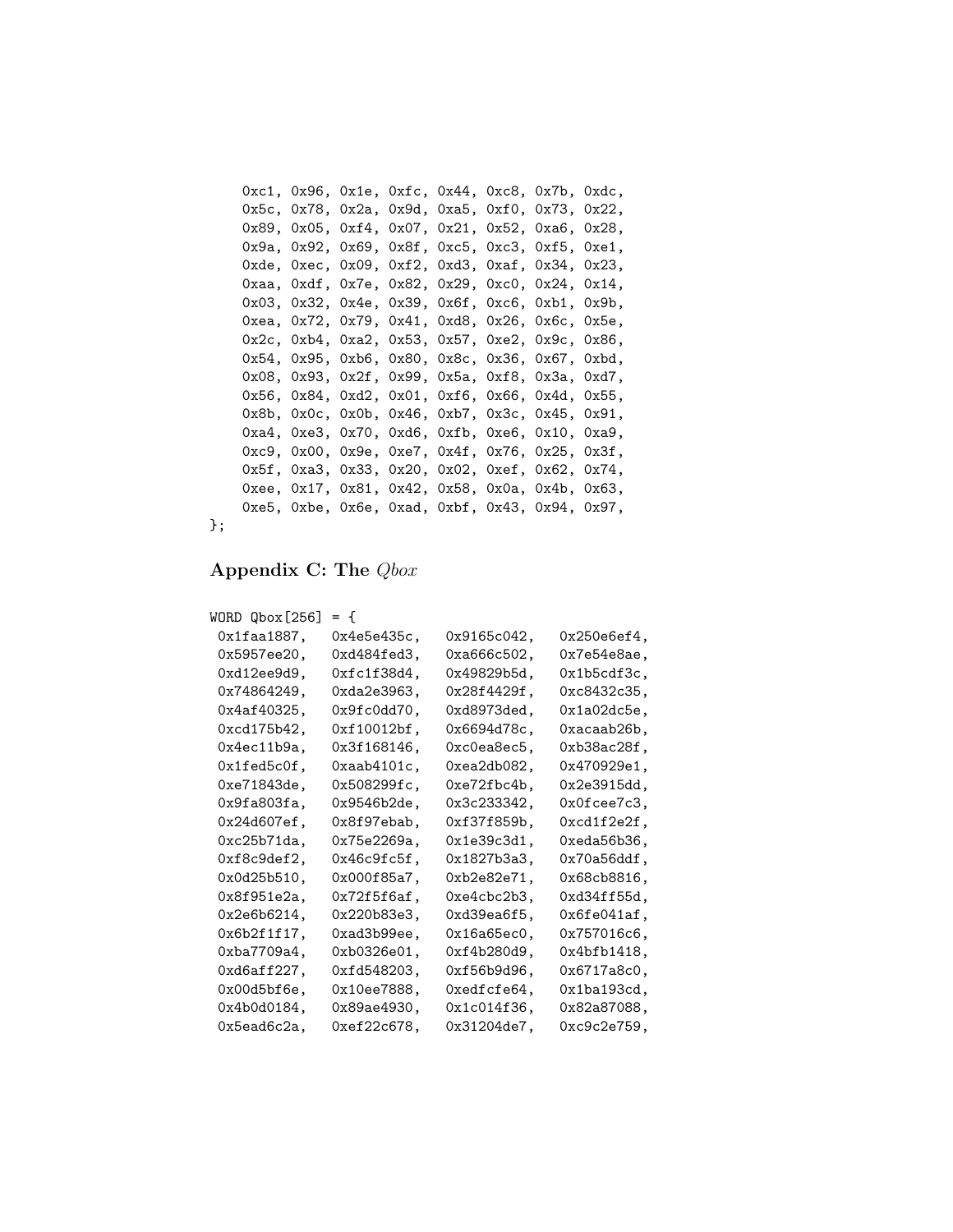| 0xd200248e,        | 0x303b446b, | 0xb00d9fc2, | 0x9914a895, |
|--------------------|-------------|-------------|-------------|
| 0x906cc3a1,        | 0x54fef170, | 0x34c19155, | 0xe27b8a66, |
| 0x131b5e69,        | 0xc3a8623e, | 0x27bdfa35, | 0x97f068cc, |
| Oxca3a6acd,        | 0x4b55e936, | 0x86602db9, | 0x51df13c1, |
| 0x390bb16d,        | 0x5a80b83c, | 0x22b23763, | 0x39d8a911, |
| 0x2cb6bc13,        | 0xbf5579d7, | 0x6c5c2fa8, | 0xa8f4196e, |
| 0xbcdb5476,        | 0x6864a866, | 0x416e16ad, | 0x897fc515, |
| 0x956feb3c,        | 0xf6c8a306, | 0x216799d9, | 0x171a9133, |
| 0x6c2466dd,        | 0x75eb5dcd, | 0xdf118f50, | 0xe4afb226, |
| 0x26b9cef3,        | 0xadb36189, | 0x8a7a19b1, | 0xe2c73084, |
| 0xf77ded5c,        | 0x8b8bc58f, | 0x06dde421, | 0xb41e47fb, |
| 0xb1cc715e,        | 0x68c0ff99, | 0x5d122f0f, | 0xa4d25184, |
| 0x097a5e6c,        | OxOcbf18bc, | 0xc2d7c6e0, | 0x8bb7e420, |
| 0xa11f523f,        | 0x35d9b8a2, | 0x03da1a6b, | 0x06888c02, |
| 0x7dd1e354,        | 0x6bba7d79, | 0x32cc7753, | 0xe52d9655, |
| 0xa9829da1,        | 0x301590a7, | 0x9bc1c149, | 0x13537f1c, |
| 0xd3779b69,        | 0x2d71f2b7, | 0x183c58fa, | 0xacdc4418, |
| 0x8d8c8c76,        | 0x2620d9f0, | 0x71a80d4d, | 0x7a74c473, |
| 0x449410e9,        | 0xa20e4211, | 0xf9c8082b, | 0x0a6b334a, |
| 0xb5f68ed2,        | 0x8243cc1b, | 0x453c0ff3, | 0x9be564a0, |
| 0x4ff55a4f,        | 0x8740f8e7, | 0xcca7f15f, | 0xe300fe21, |
| 0x786d37d6,        | 0xdfd506f1, | 0x8ee00973, | 0x17bbde36, |
| 0x7a670fa8,        | 0x5c31ab9e, | 0xd4dab618, | 0xcc1f52f5, |
| 0xe358eb4f,        | 0x19b9e343, | 0x3a8d77dd, | 0xcdb93da6, |
| 0x140fd52d,        | 0x395412f8, | 0x2ba63360, | 0x37e53ad0, |
| 0x80700f1c,        | 0x7624ed0b, | 0x703dc1ec, | 0xb7366795, |
| 0xd6549d15,        | 0x66ce46d7, | 0xd17abe76, | 0xa448e0a0, |
| 0x28f07c02,        | 0xc31249b7, | 0x6e9ed6ba, | 0xeaa47f78, |
| Oxbbcfffbd,        | 0xc507ca84, | 0xe965f4da, | 0x8e9f35da, |
| 0x6ad2aa44,        | 0x577452ac, | 0xb5d674a7, | 0x5461a46a, |
| 0x6763152a,        | 0x9c12b7aa, | 0x12615927, | 0x7b4fb118, |
| 0xc351758d,        | 0x7e81687b, | 0x5f52f0b3, | 0x2d4254ed, |
| 0xd4c77271,        | 0x0431acab, | Oxbef94aec, | Oxfee994cd, |
| 0x9c4d9e81,        | 0xed623730, | 0xcf8a21e8, | 0x51917f0b, |
| 0xa7a9b5d6,        | 0xb297adf8, | 0xeed30431, | 0x68cac921, |
| 0xf1b35d46,        | 0x7a430a36, | 0x51194022, | 0x9abca65e, |
| 0x85ec70ba,        | 0x39aea8cc, | 0x737bae8b, | 0x582924d5, |
| 0x03098a5a,        | 0x92396b81, | 0x18de2522, | 0x745c1cb8, |
| Oxa1b8fe1d,        | 0x5db3c697, | 0x29164f83, | 0x97c16376, |
| 0x8419224c,        | 0x21203b35, | 0x833ac0fe, | 0xd966a19a, |
| OxaafOb24f,        | 0x40fda998, | 0xe7d52d71, | 0x390896a8, |
| $0x$ cee $6053f$ , | 0xd0b0d300, | Oxff99cbcc, | 0x065e3d40, |
| J;                 |             |             |             |